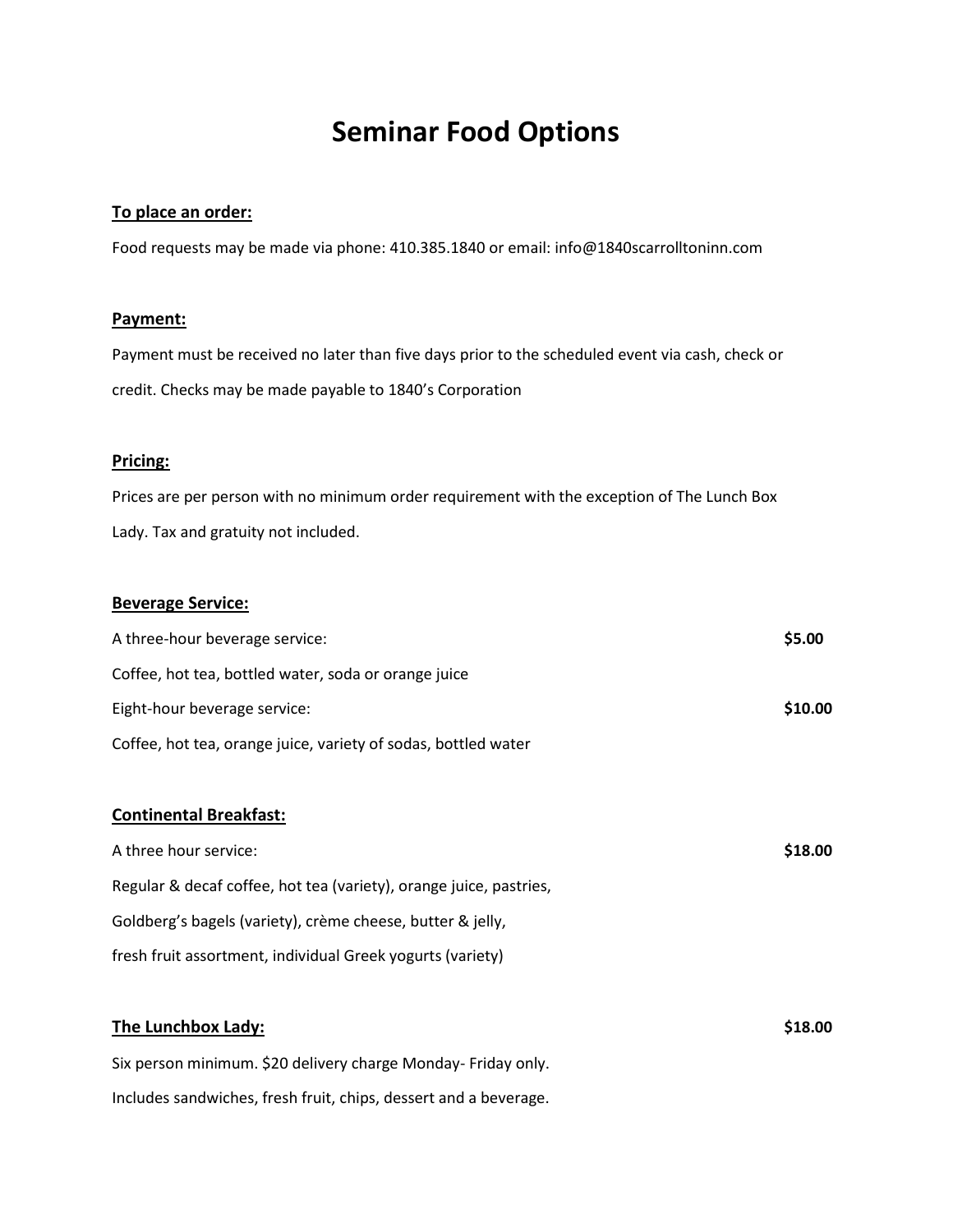#### **Mediterranean Veggie Wrap:**

A soft wrap is filled with fresh spring mix, hummus, roasted red peppers, chick peas, cucumbers, artichoke hearts, seasoned black olives, crumbled feta cheese and vine-ripened tomatoes.

#### **The Club Chesterfield:**

A three-decker club sandwich stacked with roasted turkey breast, honey ham, Swiss cheese layered with crispy bacon, leafy lettuce, tomato and mayo on toasted wheat.

#### **The Highlandtown:**

Herbed Greek chicken salad stuffed in a toasted pita with sweet tri-color peppers, sliced red onions and cherry tomatoes served with a side of tzatziki sauce.

#### **The Baltimore:**

Thinly sliced top round beef and turkey breast layered with Swiss cheese. Crowned with coleslaw and served on rye bread with Russian dressing.

#### **Italian Cold Cut Wrap:**

Premium Italian meats and cheeses layered with our chopped Italian salad served in a soft white wrap.

#### **Citrus Chicken Salad Sandwich:**

Our special recipe made with roasted chicken breast marinated in citrus juices and tossed with sweet dried cranberries and celery.

#### **Chicken Caesar Wrap:**

Pan roasted chicken breast and homemade Caesar salad inside a soft wrap with parmesan cheese and creamy Caesar dressing.

#### **The Raven:**

Thinly sliced lean corned beef, homemade Stout mustard and Swiss cheese served on bakery fresh marble rye.

#### **The Arbutus Club:**

Bakery fresh pumpernickel layered with roasted turkey breast, tavern ham, Muenster cheese, crispy bacon, lettuce & tomato crowned with cranberry sauce.

**Beverage Choices:** Coke, Diet Coke, Sprite, Ginger Ale, Arizona Sweet Tea, Arizona Arnold

Palmer Lite- Half Lemonade & Half Tea, Bottled Spring Water